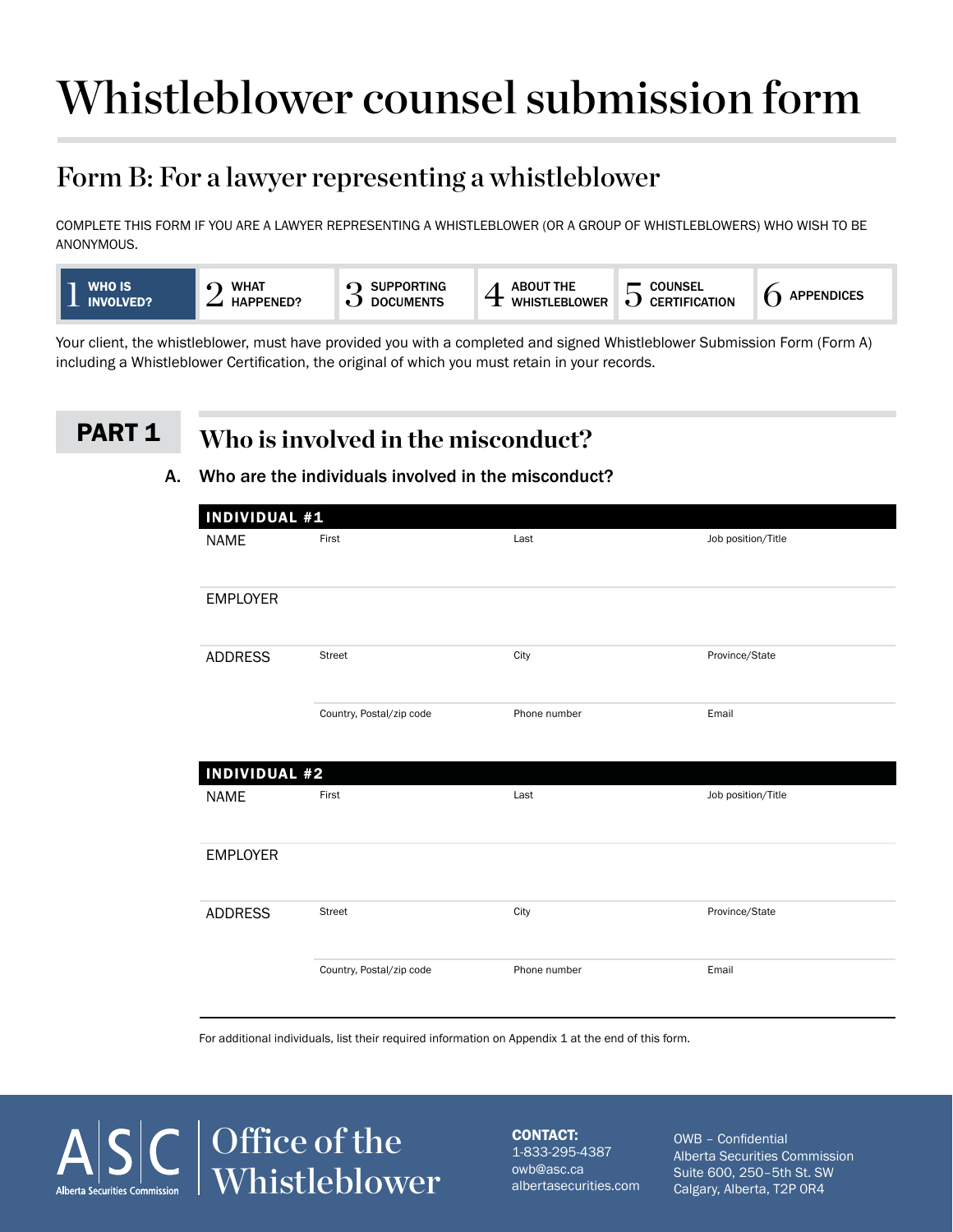| <b>WHAT</b><br><b>COUNSEL</b><br><b>SUPPORTING</b><br>WHO IS'<br><b>ABOUT THE</b><br>∽<br>ᅩ<br><b>INVOLVED?</b><br><b>CERTIFICATION</b><br><b>HAPPENED?</b><br><b>DOCUMENTS</b><br><b>WHISTLEBLOWER</b> | <b>APPENDICES</b> |
|---------------------------------------------------------------------------------------------------------------------------------------------------------------------------------------------------------|-------------------|
|---------------------------------------------------------------------------------------------------------------------------------------------------------------------------------------------------------|-------------------|

B. Who are the entities (companies) involved in the misconduct?

| <b>ENTITY #1</b> |                          |              |                |
|------------------|--------------------------|--------------|----------------|
| <b>NAME</b>      | Name                     |              |                |
| <b>ADDRESS</b>   | Street                   | City         | Province/State |
|                  | Country, Postal/zip code | Phone number | Website        |
| <b>ENTITY #2</b> |                          |              |                |
| <b>NAME</b>      | Name                     |              |                |
| <b>ADDRESS</b>   | Street                   | City         | Province/State |
|                  | Country, Postal/zip code | Phone number | Website        |

(For additional entities, list their required information on Appendix 2 at the end of this form)

C. At the time of the misconduct, were, or are, any of the individuals in A above an employee, officer or director (a member of the board of directors) at any of the entities in B above?

| $\Box$ Yes | $\Box$ No | $\Box$ I don't know |  |
|------------|-----------|---------------------|--|
|------------|-----------|---------------------|--|

If YES, identify which entities the individual was or is an employee, officer or director of, at the time of the misconduct:

| Individual #1 | $\bigcup$ Entity #1 | $\Box$ Entity #2 | $\Box$ Entity # |
|---------------|---------------------|------------------|-----------------|
| Individual #2 | $\Box$ Entity #1    | $\Box$ Entity #2 | $\Box$ Entity # |
| Individual #  | $\Box$ Entity #1    | $\Box$ Entity #2 | $\Box$ Entity # |

If NO, please indicate where the individual in A above was employed at the time of the misconduct (if you know):

| Individual #1 | Entity name: |
|---------------|--------------|
| Individual #2 | Entity name: |
| Individual #  | Entity name: |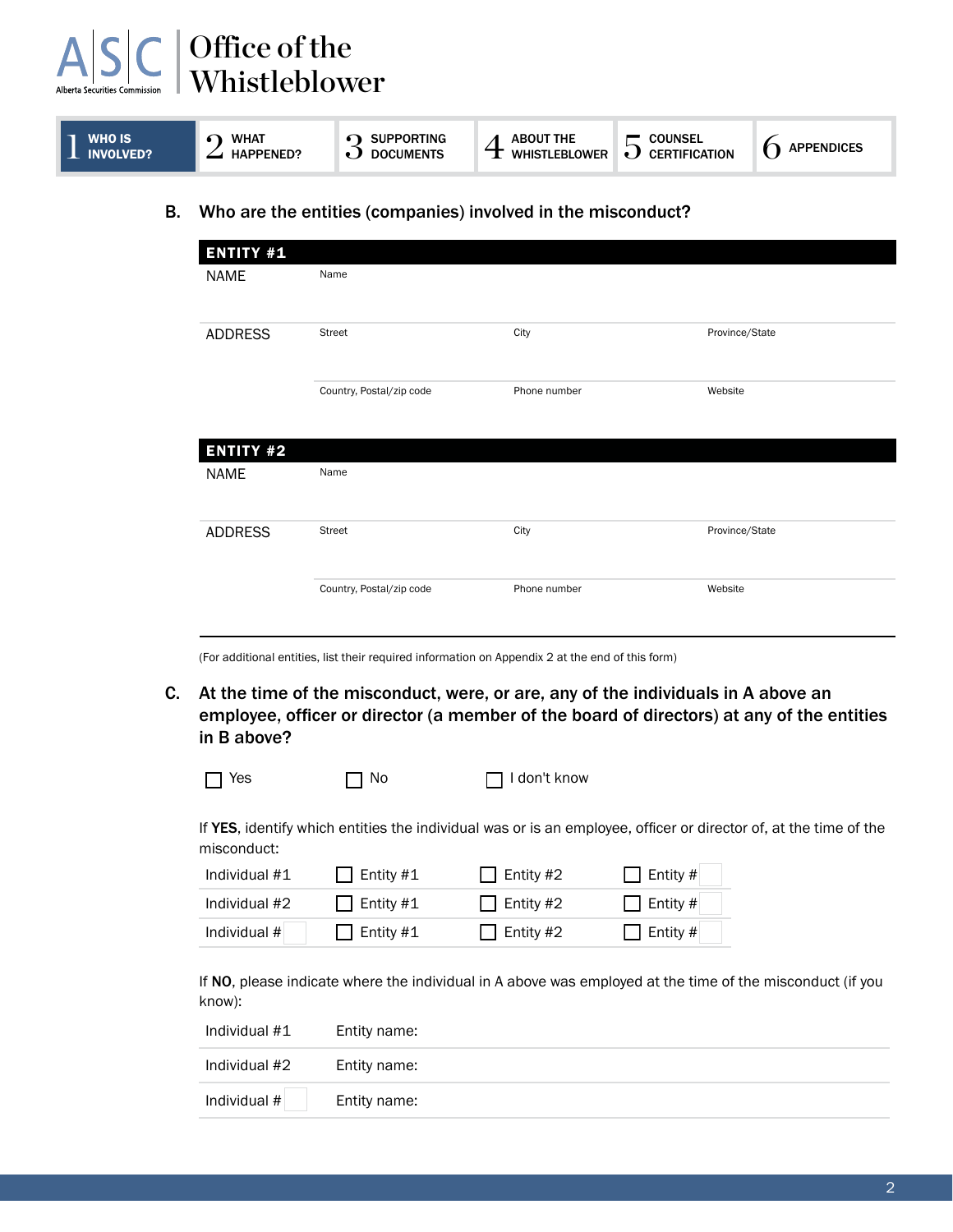| <b>WHO IS</b><br><b>INVOLVED?</b> | $\Omega$ WHAT<br><b>HAPPENED?</b><br>. )                                                                           | <b>SUPPORTING</b><br><b>DOCUMENTS</b> | <b>ABOUT THE</b><br><b>WHISTLEBLOWER</b> | <b>COUNSEL</b><br>5<br><b>CERTIFICATION</b>         | <b>APPENDICES</b> |
|-----------------------------------|--------------------------------------------------------------------------------------------------------------------|---------------------------------------|------------------------------------------|-----------------------------------------------------|-------------------|
| <b>PART 2</b>                     | What happened?                                                                                                     |                                       |                                          |                                                     |                   |
| А.                                | What type of securities-related misconduct is believed to have occurred, is presently<br>occurring, or will occur? |                                       |                                          |                                                     |                   |
|                                   | □ Illegal distribution and/or unregistered trading                                                                 |                                       |                                          | □ Corporate disclosures and/or financial statements |                   |
|                                   | Prohibited representations and undertakings                                                                        |                                       |                                          | Fraud and related offenses                          |                   |
|                                   |                                                                                                                    |                                       |                                          |                                                     |                   |
|                                   | Registrant misconduct                                                                                              |                                       |                                          | Obstruction of justice                              |                   |
|                                   | Illegal insider trading and/or tipping                                                                             |                                       |                                          | Breaches of previous orders/settlements             |                   |

B. When did, or when will, each type of misconduct identified in A above occur?

Check all that apply.

| The misconduct occurred in the past.                     |       |              |            |
|----------------------------------------------------------|-------|--------------|------------|
| Specify type of misconduct (from part 2A):               |       |              |            |
| During what date ranges did it occur?                    | From: | (year/month) | don't know |
|                                                          | To:   | (year/month) |            |
| The misconduct is currently ongoing.                     |       |              |            |
| Specify type of misconduct (from part 2A):               |       |              |            |
| On what date did it start? From:                         |       | (year/month) | don't know |
| The misconduct is about to occur sometime in the future. |       |              |            |
| Specify type of misconduct (from part 2A):               |       |              |            |
| Unknown.                                                 |       |              |            |
| Specify type of misconduct (from part 2A):               |       |              |            |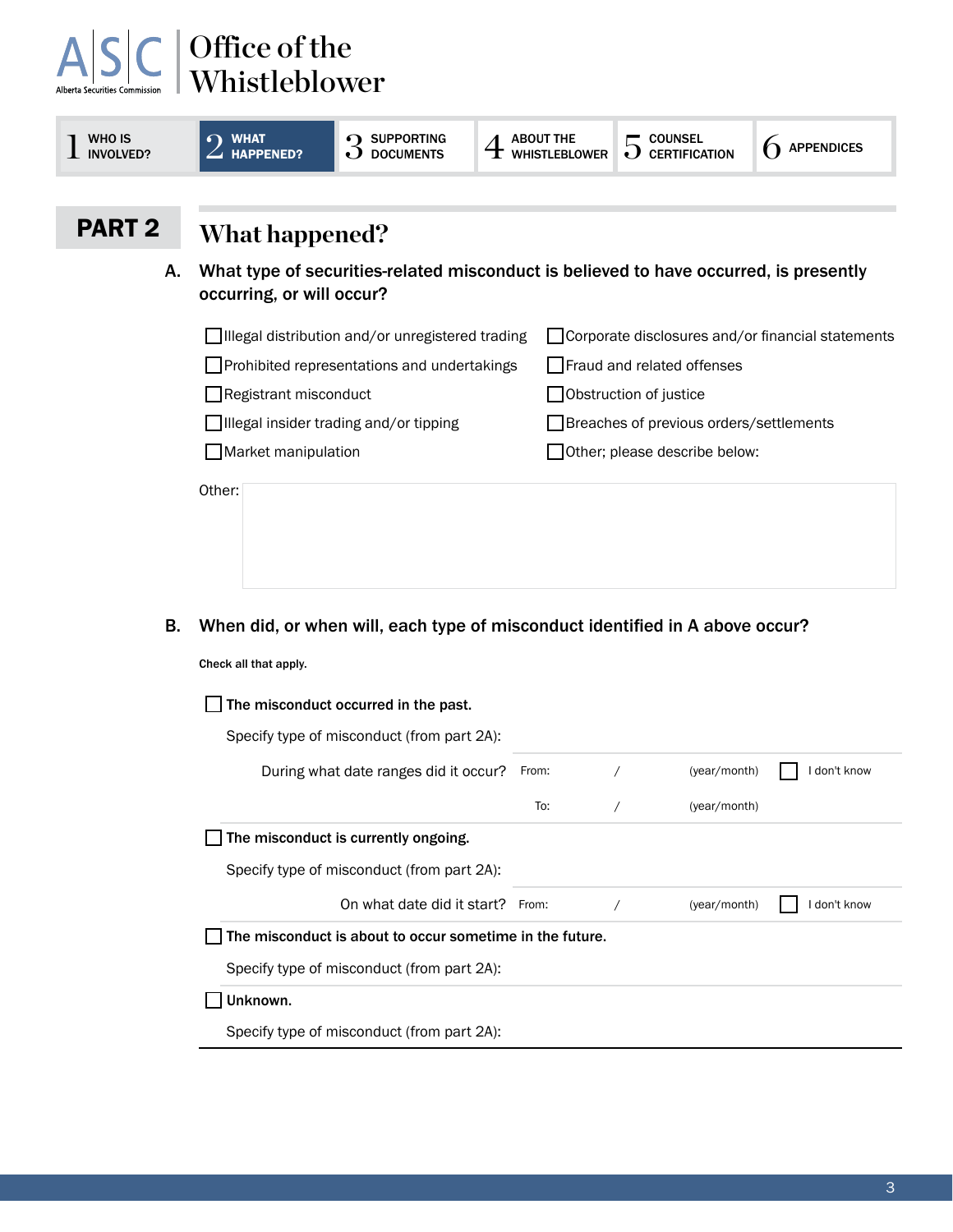



C. Describe the FACTS that led the whistleblower to believe that the above misconduct has occurred, is presently occurring, or is about to occur.



Provide any additional information on the back of this form or on a separate sheet of paper and attach it to this form.

D. How did the whistleblower learn about the above misconduct?

Provide any additional information on the back of this form or on a separate sheet of paper and attach it to this form.

E. When did the whistleblower learn about the above misconduct?

Year **Month**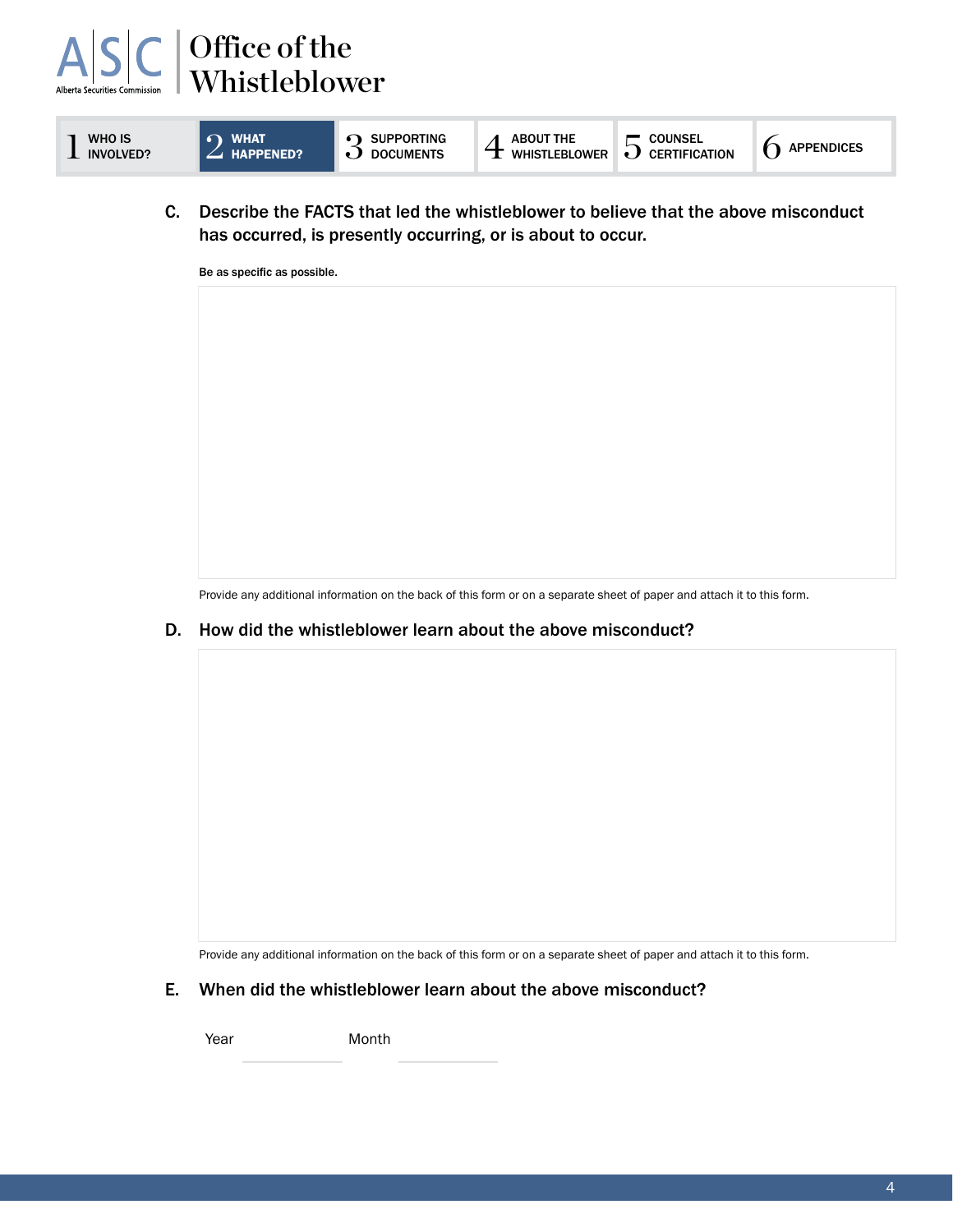#### Office of the  $\boldsymbol{\mathsf{A}}$ Whistleblower WHO IS  $2^{t}$  what  $3^{t}$  supporting  $\sim$   $2^{t}$  happened?  $\sim$   $3^{t}$  documents SUPPORTING  $_{\rm 4}$  about the  $_{\rm 5}$  counsel documents **1** WHO IS<br>INVOLVED?  $5$  Counsel<br> $6$  Certification  $6$  Appendices F. What do you and/or the whistleblower believe is the magnitude of the misconduct? (For example, how much money is involved? How many people are being harmed?)

Provide any additional information on the back of this form or on a separate sheet of paper and attach it to this form.

#### **Supporting documents** PART 3

#### A. Do you currently have documents or materials to support your submission?

 $\Box$  Yes  $\Box$  No

If YES, and you are providing electronic files, files stored on a physical storage medium (such as a USB thumb drive) and/or physical documents, please describe each document and provide details below.

Please do not reference or attach any documents that may reflect legal advice, that are communications with a lawyer for the purpose of obtaining legal advice or related working papers or that may otherwise be subject to solicitor-client privilege.

Document description:

1. How was it obtained?

Is it likely to reveal the whistleblower's identity? If yes, please explain: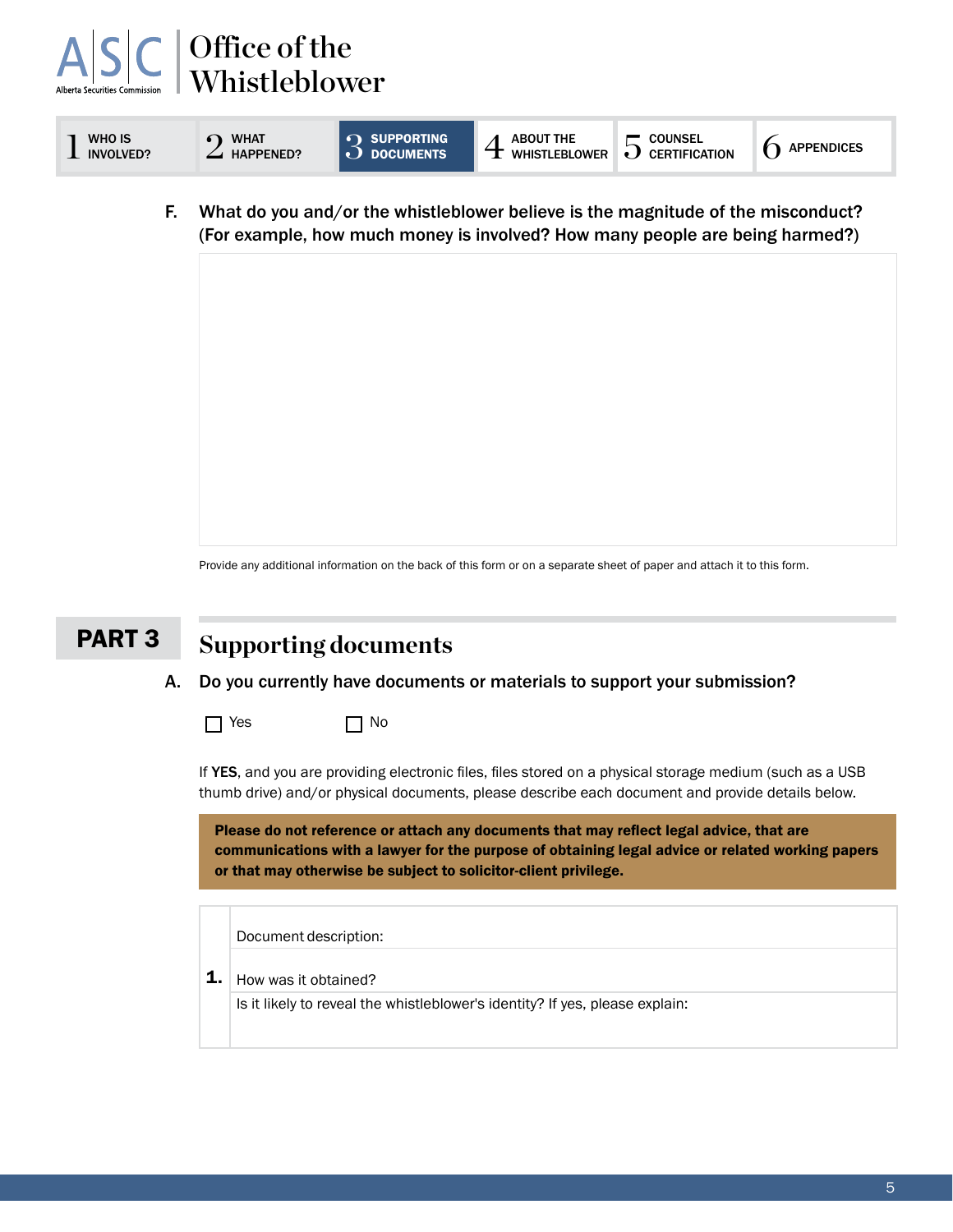| WHO IS<br><b>INVOLVED?</b> |    | <b>WHAT</b><br><b>HAPPENED?</b> | <b>SUPPORTING</b><br>DOCUMENTS                                               | <b>ABOUT THE</b><br>${\bf \pm}$ whistleblower                                | $5$ counsel<br>$5$ certification | <b>APPENDICES</b> |  |
|----------------------------|----|---------------------------------|------------------------------------------------------------------------------|------------------------------------------------------------------------------|----------------------------------|-------------------|--|
|                            |    |                                 |                                                                              |                                                                              |                                  |                   |  |
|                            |    |                                 | Document description:                                                        |                                                                              |                                  |                   |  |
|                            | 2. |                                 | How was it obtained?                                                         |                                                                              |                                  |                   |  |
|                            |    |                                 | Is it likely to reveal the whistleblower's identity? If yes, please explain: |                                                                              |                                  |                   |  |
|                            |    |                                 | Document description:                                                        |                                                                              |                                  |                   |  |
|                            | 3. |                                 | How was it obtained?                                                         |                                                                              |                                  |                   |  |
|                            |    |                                 |                                                                              | Is it likely to reveal the whistleblower's identity? If yes, please explain: |                                  |                   |  |
|                            |    | Document description:           |                                                                              |                                                                              |                                  |                   |  |
|                            | 4. | How was it obtained?            |                                                                              |                                                                              |                                  |                   |  |
|                            |    |                                 |                                                                              | Is it likely to reveal the whistleblower's identity? If yes, please explain: |                                  |                   |  |
|                            |    | Document description:           |                                                                              |                                                                              |                                  |                   |  |
|                            | 5. | How was it obtained?            |                                                                              |                                                                              |                                  |                   |  |
|                            |    |                                 |                                                                              | Is it likely to reveal the whistleblower's identity? If yes, please explain: |                                  |                   |  |
|                            |    |                                 |                                                                              |                                                                              |                                  |                   |  |

If necessary, provide any additional information on a separate sheet of paper and attach it to this form.

B. Are there additional documents or materials available to support your submission that are not in your possession or control?

No I don't know

If YES, please describe the additional documents and the location of each document. Please also indicate if any of the additional documents are likely to reveal the whistleblower's identity.

Please do not reference any documents that may reflect legal advice, that are communications with a lawyer for the purpose of obtaining legal advice or related working papers or that may otherwise be subject to solicitor-client privilege. We do not expect you to obtain documents or other things that are not in your possession or control.

Provide any additional information on the back of this form or on a separate sheet of paper and attach it to this form.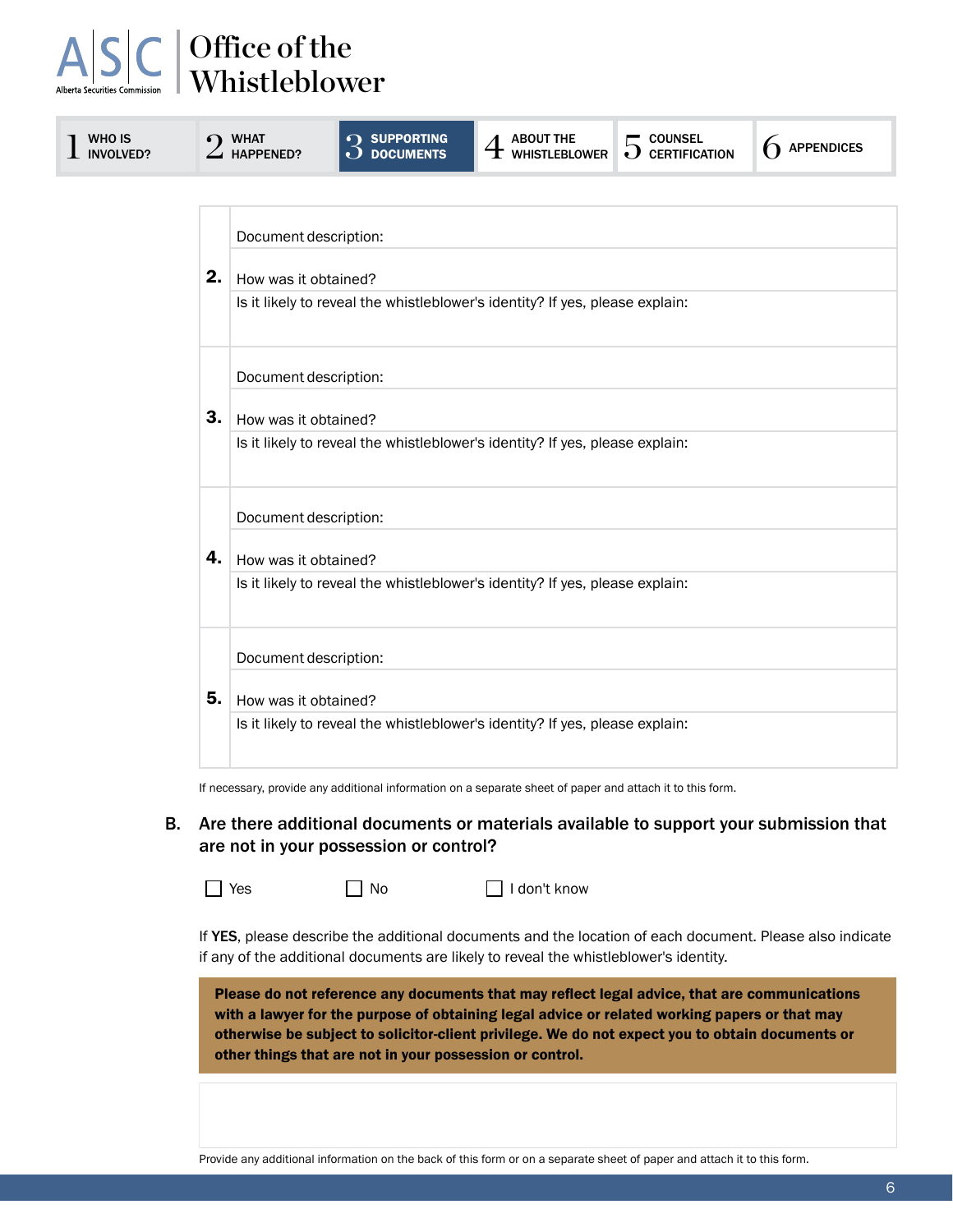| Alberta Securities Commission     | Office of the<br>Whistleblower |                                                   |                                                                                                                                                                                                                                                                                                                                  |                                                     |                   |
|-----------------------------------|--------------------------------|---------------------------------------------------|----------------------------------------------------------------------------------------------------------------------------------------------------------------------------------------------------------------------------------------------------------------------------------------------------------------------------------|-----------------------------------------------------|-------------------|
| <b>WHO IS</b><br><b>INVOLVED?</b> | <b>WHAT</b><br>HAPPENED?       | SUPPORTING<br><b>DOCUMENTS</b>                    | <b>ABOUT THE</b><br><b>WHISTLEBLOWER</b>                                                                                                                                                                                                                                                                                         | <b>COUNSEL</b><br><b>CERTIFICATION</b><br>$\cdot$ ) | <b>APPENDICES</b> |
| PART <sub>4</sub>                 |                                | <b>About the whistleblower</b>                    |                                                                                                                                                                                                                                                                                                                                  |                                                     |                   |
| Α.                                | this matter?                   |                                                   | Have you or the whistleblower had any prior communication with the ASC regarding                                                                                                                                                                                                                                                 |                                                     |                   |
|                                   | Yes                            | No                                                | don't know                                                                                                                                                                                                                                                                                                                       |                                                     |                   |
|                                   | If Yes, please specify:        |                                                   |                                                                                                                                                                                                                                                                                                                                  |                                                     |                   |
|                                   | ۱.                             | Person at the ASC (if known) that you dealt with: |                                                                                                                                                                                                                                                                                                                                  |                                                     |                   |
|                                   | п.                             | Date of your initial communication (YY/MM/DD):    |                                                                                                                                                                                                                                                                                                                                  |                                                     |                   |
| В.                                |                                |                                                   | Have you or the whistleblower had any communication with another securities<br>regulator, self-regulatory organization (such as the Investment Industry Regulatory<br>Organization of Canada (IIROC), or the Mutual Fund Dealers Association (MFDA)),<br>government official, or a law enforcement agency regarding this matter? |                                                     |                   |
|                                   | Yes                            | No                                                | don't know                                                                                                                                                                                                                                                                                                                       |                                                     |                   |

If YES, please specify:

- i. Organization(s):
- ii. Person at the organization (if known) that you dealt with:
- iii. Date of your initial communication (YY/MM/DD):
- iv. Action taken by that party (if any, if known):
- C. Are you or the whistleblower involved in legal proceedings regarding this matter?

| $\Box$ Yes | $\Box$ No                                      | $\Box$ I don't know                                                 |
|------------|------------------------------------------------|---------------------------------------------------------------------|
|            | If YES, please answer the following questions: |                                                                     |
|            |                                                | What is your or that person's involvement in the legal proceedings? |

For example, are you or that person a plaintiff, defendant or witness?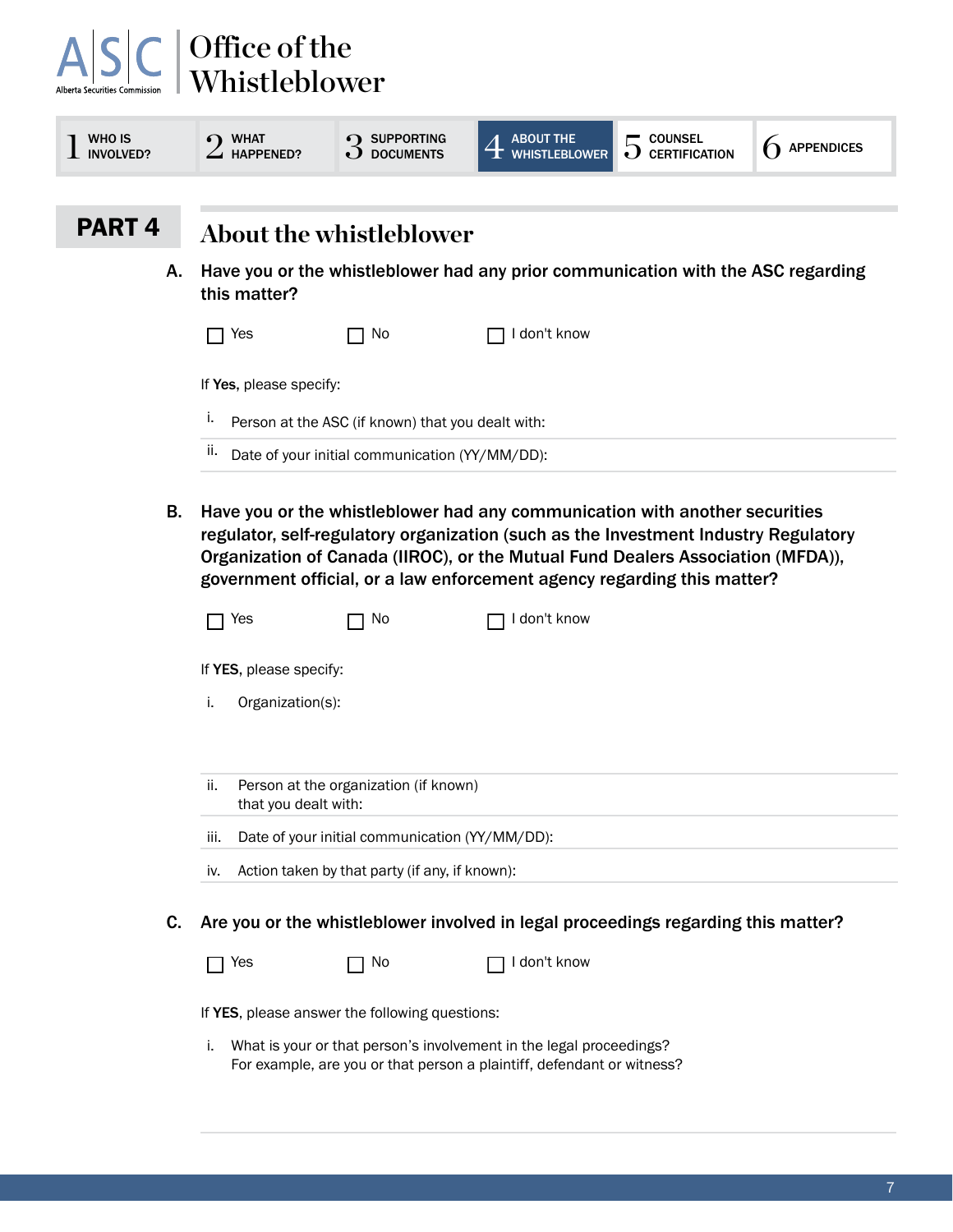| <b>WHO IS</b><br>INVOLVED? | <b>WHAT</b><br><b>HAPPENED?</b> | <b>SUPPORTING</b><br><b>DOCUMENTS</b> | <b>ABOUT THE</b><br><b>WHISTLEBLOWER</b> | <b>COUNSEL</b><br>∽<br><b>CERTIFICATION</b> | <b>APPENDICES</b> |
|----------------------------|---------------------------------|---------------------------------------|------------------------------------------|---------------------------------------------|-------------------|
|                            |                                 |                                       |                                          |                                             |                   |

ii. Describe the type and timing of the legal proceedings.

D. Does/did the whistleblower have an internal or external role (a relationship) with any of the entities involved in the misconduct at the time of the misconduct?

 $\Box$  Yes  $\Box$  No

If YES, please complete the following:

| Which entity does/did<br>the whistleblower have a<br>role in?<br>Select only one. | What internal roles,<br>if any, does/did the<br>whistleblower have with<br>the entity at the time of<br>the misconduct?<br>Select all that apply.                                                                      | What external roles,<br>if any, does/did the<br>whistleblower have with<br>the entity at the time of<br>the misconduct? Select<br>all that apply.  | When did the<br>whistleblower have the<br>roles noted in Column A<br>and/or B? |
|-----------------------------------------------------------------------------------|------------------------------------------------------------------------------------------------------------------------------------------------------------------------------------------------------------------------|----------------------------------------------------------------------------------------------------------------------------------------------------|--------------------------------------------------------------------------------|
| Entity #1<br>Entity #2<br>Entity #                                                | Column A<br>Employee<br>Officer<br>Director (board of<br>directors)<br>Chief compliance<br>officer (or<br>functional<br>equivalent)<br>Internal auditor<br>(or functional<br>equivalent)<br>In-house counsel<br>Other: | Column B<br>Analyst<br><b>External auditor</b><br>(or functional<br>equivalent)<br>External legal<br>counsel<br>Consultant<br>Contractor<br>Other: | (YY/MM)<br>From:<br>To:                                                        |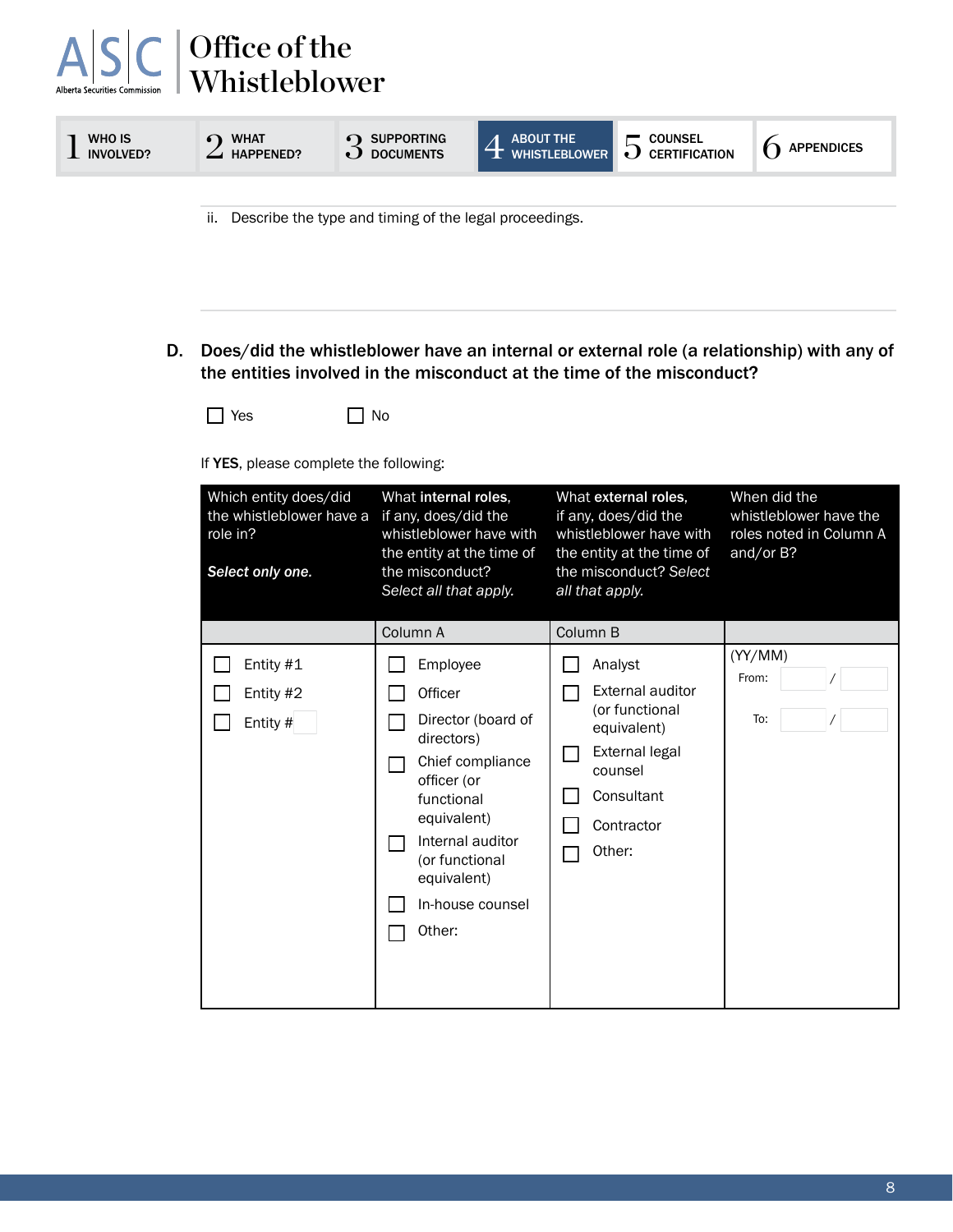#### Office of the  $\boldsymbol{\mathsf{A}}$ Whistleblower  $1$  WHO IS<br>INVOLVED? WHO IS  $2^{NHAT}$  and  $3^{SUPPORTING}$ <br> $2^{HAPPENED?}$  and  $3^{SUPPORTING}$  $\int$  supporting  $\int$   $\overline{4}$  About the ABOUT THE  $\overline{S}$  counsel whistleblower  $\overline{S}$  certification  $6$  Appendices E. If the whistleblower has/had an internal role at any of the entities, did they take any steps to escalate concerns internally at the entity?  $\Box$  Yes  $\Box$  No  $\Box$  I don't know If YES, please complete the following: To whom did the whistleblower report the To your knowledge, did the person(s) or misconduct? departments at the entity to whom the whistleblower reported the misconduct take any steps to address the concern(s)? Name Yes No I don't know If YES, describe the steps taken by the person(s) Job position/title: or department(s): Entity name: Date they initially reported the misconduct (YY/MM/DD):

F. Did the whistleblower obtain this information while participating in an inquiry or investigation?

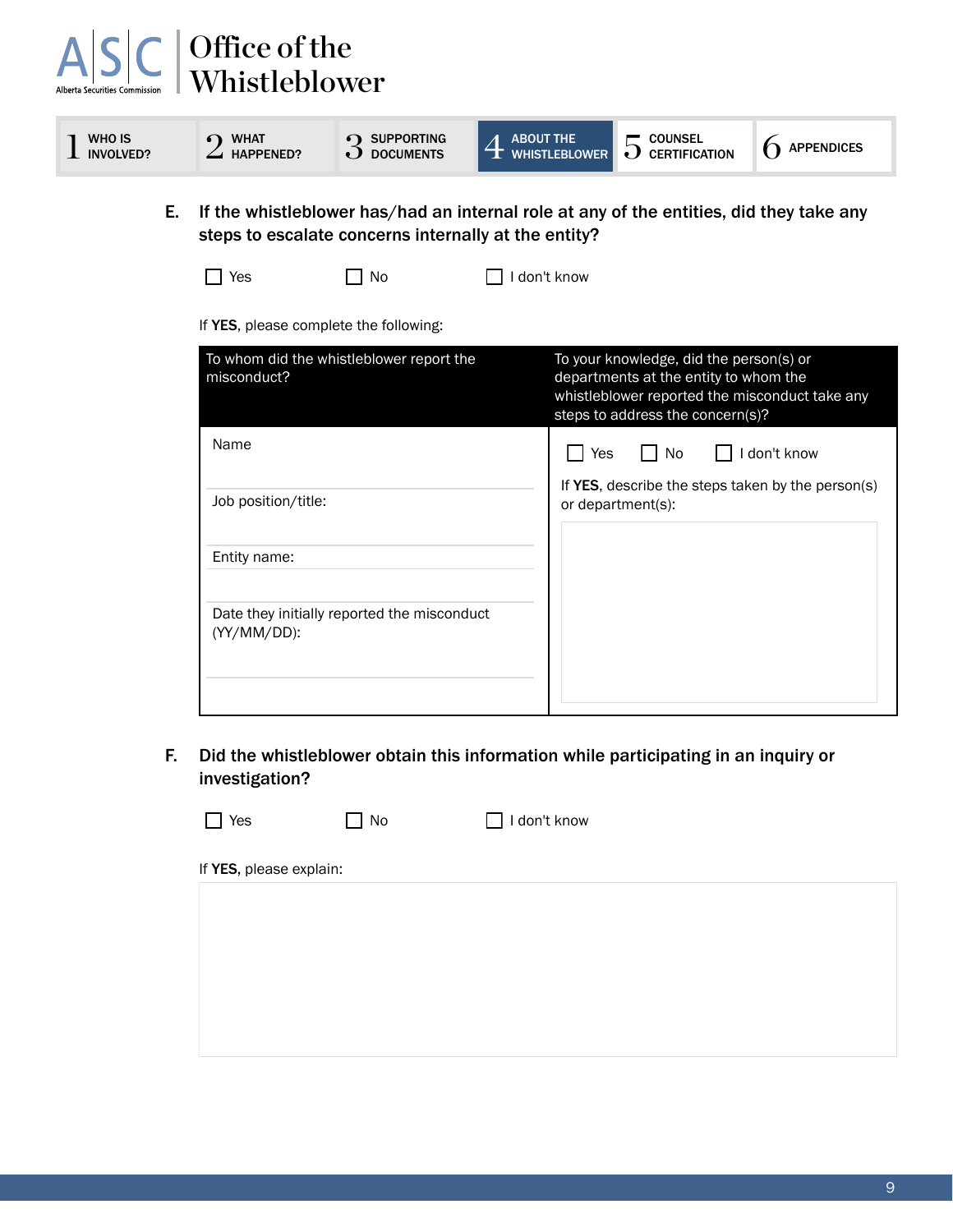#### $A|S|$ Office of the Whistleblower  $2$  what happened? 1 WHO IS<br>1 INVOLVED? WHAT **3** SUPPORTING **4 ABOUT THE HAPPENED?** ABOUT THE  $\overline{5}$  counsel  $\overline{6}$  appendices G. Was the whistleblower involved in the misconduct?

| $\Box$ Yes | $\Box$ No | $\Box$ I don't know |
|------------|-----------|---------------------|
|------------|-----------|---------------------|

If YES, please describe their involvement:

H. Is there anything else you would like to tell us?



#### I. Lawyer's contact information

| <b>LAWYER</b>                                                                            |                          |               |                |  |  |  |  |
|------------------------------------------------------------------------------------------|--------------------------|---------------|----------------|--|--|--|--|
| <b>NAME</b>                                                                              | First                    | Middle        | Last           |  |  |  |  |
| <b>NAME OF LAW</b><br><b>FIRM</b>                                                        |                          |               |                |  |  |  |  |
| <b>ADDRESS</b>                                                                           | <b>Street</b>            | City          | Province/State |  |  |  |  |
|                                                                                          | Country, Postal/zip code | Daytime phone | Email          |  |  |  |  |
| Please indicate your preferred method of<br>communication should we need to contact you: |                          |               |                |  |  |  |  |
| The best time to contact you:                                                            | Morning                  | Afternoon     |                |  |  |  |  |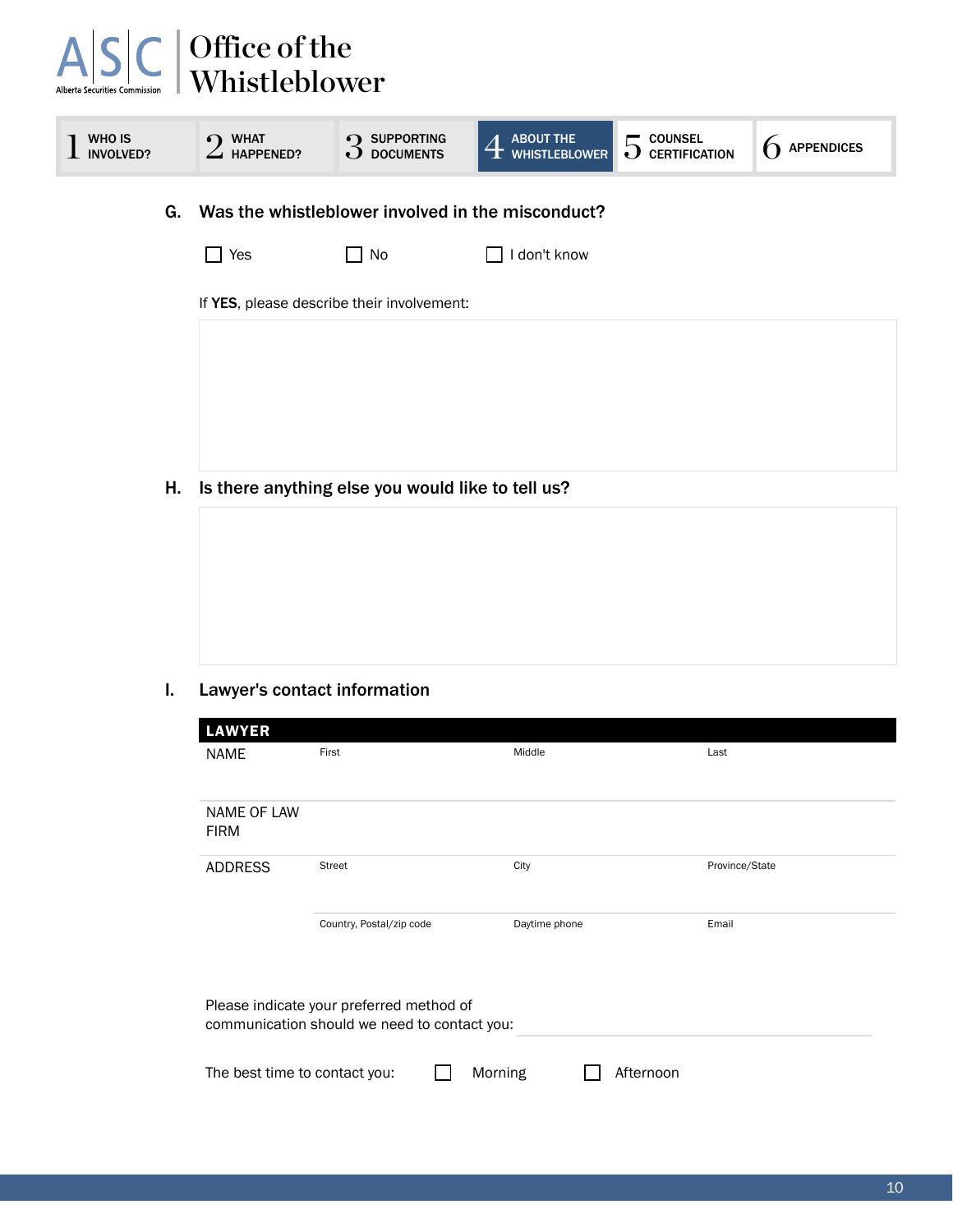| <b>WHO IS</b><br><b>INVOLVED?</b>                                                                                                                                                                                                                              |    | <b>WHAT</b><br><b>HAPPENED?</b>                                                                                                                                                                           | <b>SUPPORTING</b><br><b>DOCUMENTS</b> | <b>ABOUT THE</b><br><b>HISTLEBLOWER</b> | <b>COUNSEL</b><br>$\Omega$ CERTIFICATION | 6<br><b>APPENDICES</b>                             |  |
|----------------------------------------------------------------------------------------------------------------------------------------------------------------------------------------------------------------------------------------------------------------|----|-----------------------------------------------------------------------------------------------------------------------------------------------------------------------------------------------------------|---------------------------------------|-----------------------------------------|------------------------------------------|----------------------------------------------------|--|
| <b>PART 5</b>                                                                                                                                                                                                                                                  |    | <b>Counsel certification</b>                                                                                                                                                                              |                                       |                                         |                                          |                                                    |  |
|                                                                                                                                                                                                                                                                | 1. | I confirm that I have read and understand the Alberta Securities Commission Policy 15-602<br>Whistleblower Program, and have explained it to my client, the whistleblower.                                |                                       |                                         |                                          |                                                    |  |
|                                                                                                                                                                                                                                                                | 2. | I confirm that I have verified the whistleblower's identity by viewing the whistleblower's valid<br>government-issued identification.                                                                     |                                       |                                         |                                          |                                                    |  |
| 3.<br>I confirm that the whistleblower has provided me with a complete and signed Whistleblower<br>Submission Form including a whistleblower certification, the originals of which I retain in my records.                                                     |    |                                                                                                                                                                                                           |                                       |                                         |                                          |                                                    |  |
|                                                                                                                                                                                                                                                                | 4. | I confirm that, to the best of my knowledge and belief, I am not in breach of my legal or professional<br>obligations (eg. solicitor-client privilege) by providing information and documents to the ASC. |                                       |                                         |                                          |                                                    |  |
| I have confirmed with the whistleblower that, to the best of their knowledge and belief, the information<br>5.<br>submitted is true and complete. To the best of my knowledge and belief, all information submitted<br>through this form is true and accurate. |    |                                                                                                                                                                                                           |                                       |                                         |                                          |                                                    |  |
|                                                                                                                                                                                                                                                                |    |                                                                                                                                                                                                           |                                       |                                         |                                          | , certify that I have read and agree to the above. |  |
|                                                                                                                                                                                                                                                                |    |                                                                                                                                                                                                           | (print name)                          |                                         |                                          |                                                    |  |
|                                                                                                                                                                                                                                                                |    |                                                                                                                                                                                                           | (signature)                           |                                         | (date)                                   |                                                    |  |

**EM** owb@asc.ca

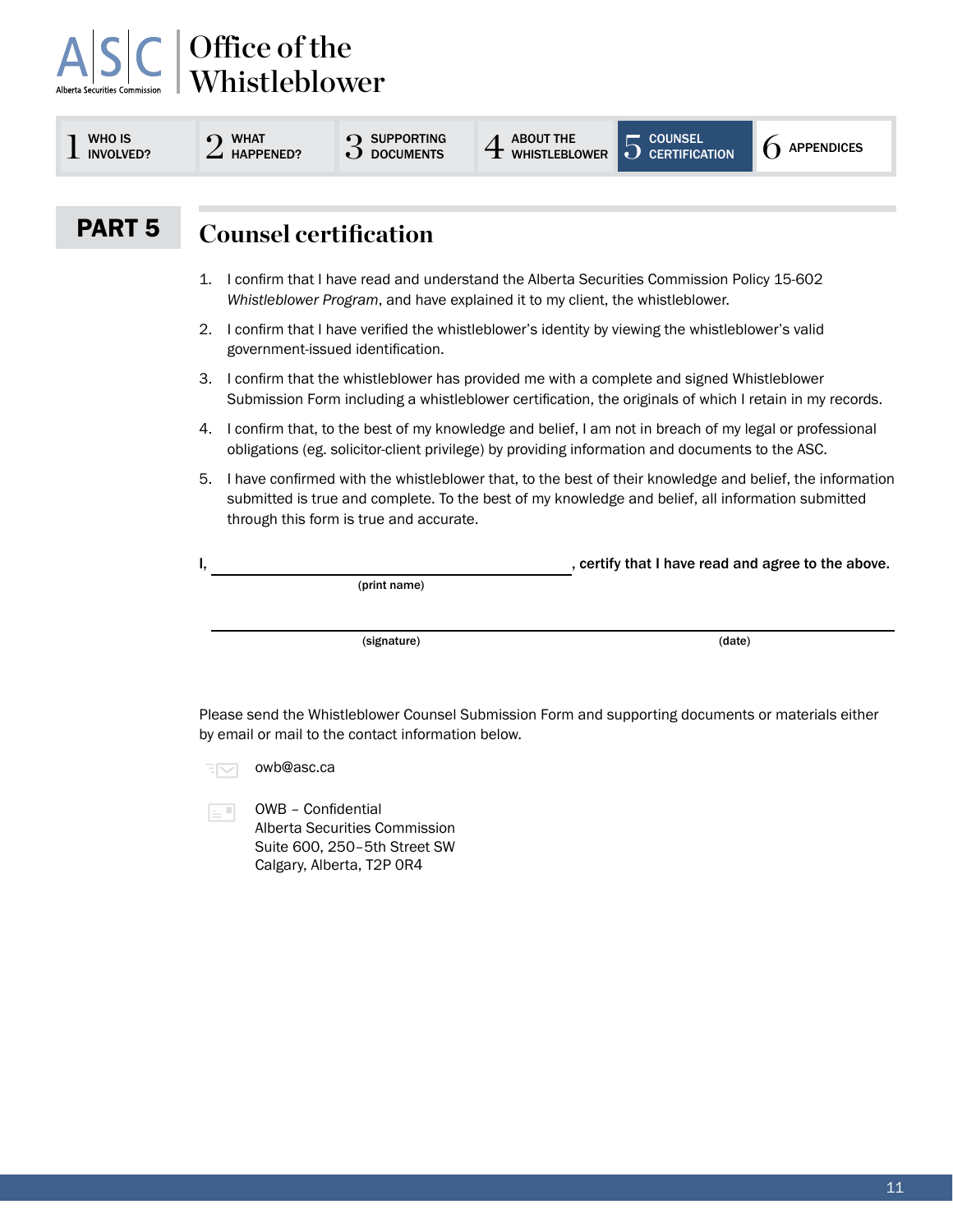| WHO IS<br><b>INVOLVED?</b> | <b>WHAT</b><br><b>HAPPENED?</b> | <b>SUPPORTING</b><br><b>DOCUMENTS</b> | <b>ABOUT THE</b><br>WHISTLEBLOWER | $\blacksquare$ COUNSEL<br>∽<br>$\bigcup$ CERTIFICATION | $\bigcap$ appendices |
|----------------------------|---------------------------------|---------------------------------------|-----------------------------------|--------------------------------------------------------|----------------------|
|                            |                                 |                                       |                                   |                                                        |                      |

### PART 6

# **Appendices**

Appendix 1

Who are the individuals involved in the misconduct? Please provide details of additional individuals involved in the misconduct below. Continued from part 1A.

| <b>INDIVIDUAL #3</b> |                          |              |                    |
|----------------------|--------------------------|--------------|--------------------|
| <b>NAME</b>          | First                    | Last         | Job position/Title |
| <b>EMPLOYER</b>      |                          |              |                    |
| <b>ADDRESS</b>       | Street                   | City         | Province/State     |
|                      | Country, Postal/zip code | Phone number | Email              |
| <b>INDIVIDUAL #4</b> |                          |              |                    |
| <b>NAME</b>          | First                    | Last         | Job position/Title |
| <b>EMPLOYER</b>      |                          |              |                    |
| <b>ADDRESS</b>       | <b>Street</b>            | City         | Province/State     |
|                      | Country, Postal/zip code | Phone number | Email              |
| <b>INDIVIDUAL #5</b> |                          |              |                    |
| <b>NAME</b>          | First                    | Last         | Job position/Title |
| <b>EMPLOYER</b>      |                          |              |                    |
| <b>ADDRESS</b>       | Street                   | City         | Province/State     |
|                      | Country, Postal/zip code | Phone number | Email              |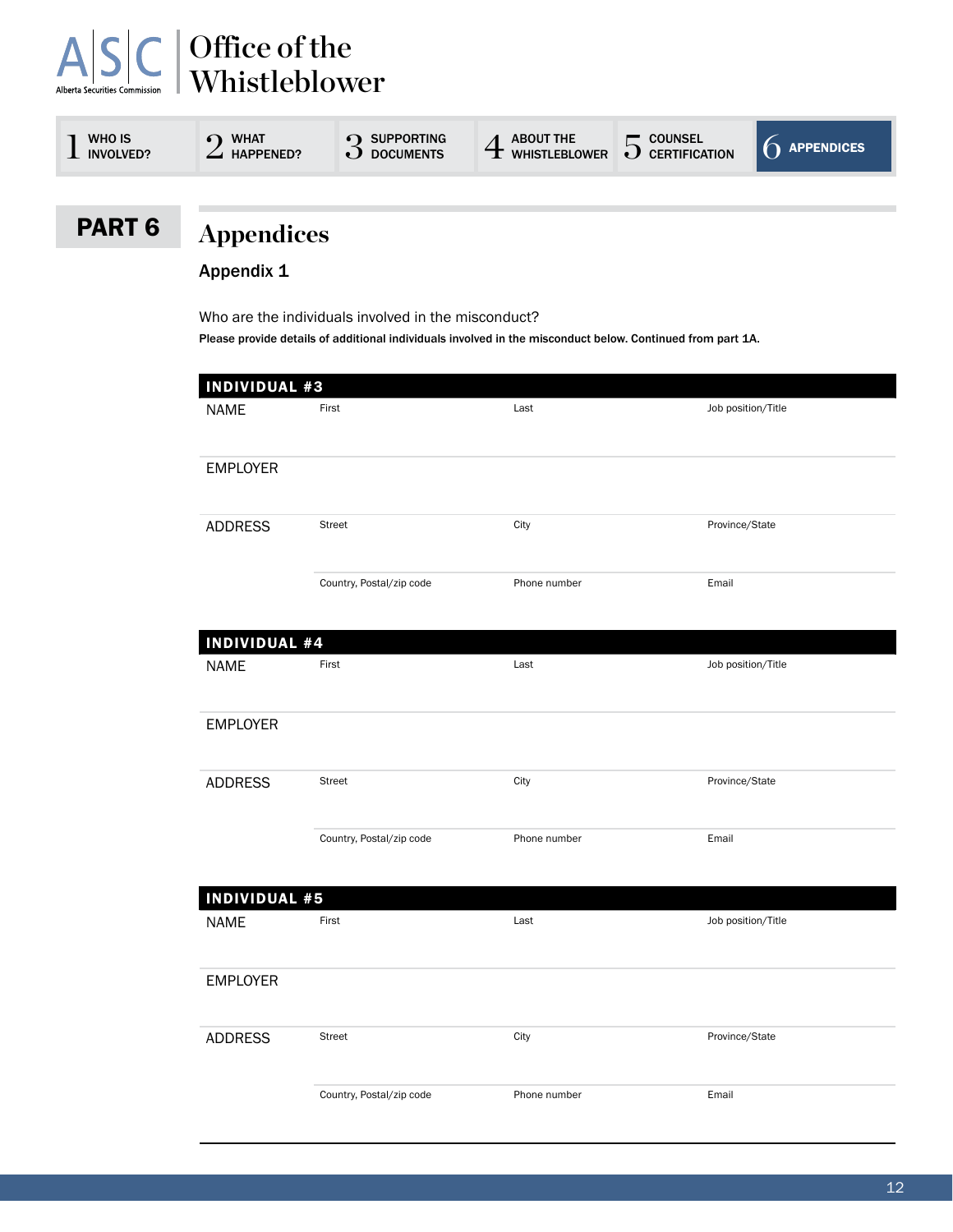| WHO IS<br>INVOLVED? | WHAT<br>$\bullet$<br>$\angle$ HAPPENED? | <b>9</b> SUPPORTING<br>$\mathbf{\tilde{O}}$ documents | $\displaystyle{4}$ about the whistleblower | $5$ counsel<br>$5$ certification | <b>APPENDICES</b> |  |  |  |
|---------------------|-----------------------------------------|-------------------------------------------------------|--------------------------------------------|----------------------------------|-------------------|--|--|--|
|                     |                                         |                                                       |                                            |                                  |                   |  |  |  |
|                     | <b>INDIVIDUAL #6</b>                    | First                                                 | Last                                       |                                  |                   |  |  |  |
|                     | <b>NAME</b>                             |                                                       |                                            | Job position/Title               |                   |  |  |  |
|                     | <b>EMPLOYER</b>                         |                                                       |                                            |                                  |                   |  |  |  |
|                     | <b>ADDRESS</b>                          | <b>Street</b>                                         | City                                       | Province/State                   |                   |  |  |  |
|                     |                                         | Country, Postal/zip code                              | Phone number                               | Email                            |                   |  |  |  |
|                     | <b>INDIVIDUAL #7</b>                    |                                                       |                                            |                                  |                   |  |  |  |
|                     | <b>NAME</b>                             | First                                                 | Last                                       | Job position/Title               |                   |  |  |  |
|                     | <b>EMPLOYER</b>                         |                                                       |                                            |                                  |                   |  |  |  |
|                     | <b>ADDRESS</b>                          | <b>Street</b>                                         | City                                       | Province/State                   |                   |  |  |  |
|                     |                                         | Country, Postal/zip code                              | Phone number                               | Email                            |                   |  |  |  |
|                     | <b>INDIVIDUAL #8</b>                    |                                                       |                                            |                                  |                   |  |  |  |
|                     | <b>NAME</b>                             | First                                                 | Last                                       | Job position/Title               |                   |  |  |  |
|                     | <b>EMPLOYER</b>                         |                                                       |                                            |                                  |                   |  |  |  |
|                     | <b>ADDRESS</b>                          | Street                                                | City                                       | Province/State                   |                   |  |  |  |
|                     |                                         | Country, Postal/zip code                              | Phone number                               | Email                            |                   |  |  |  |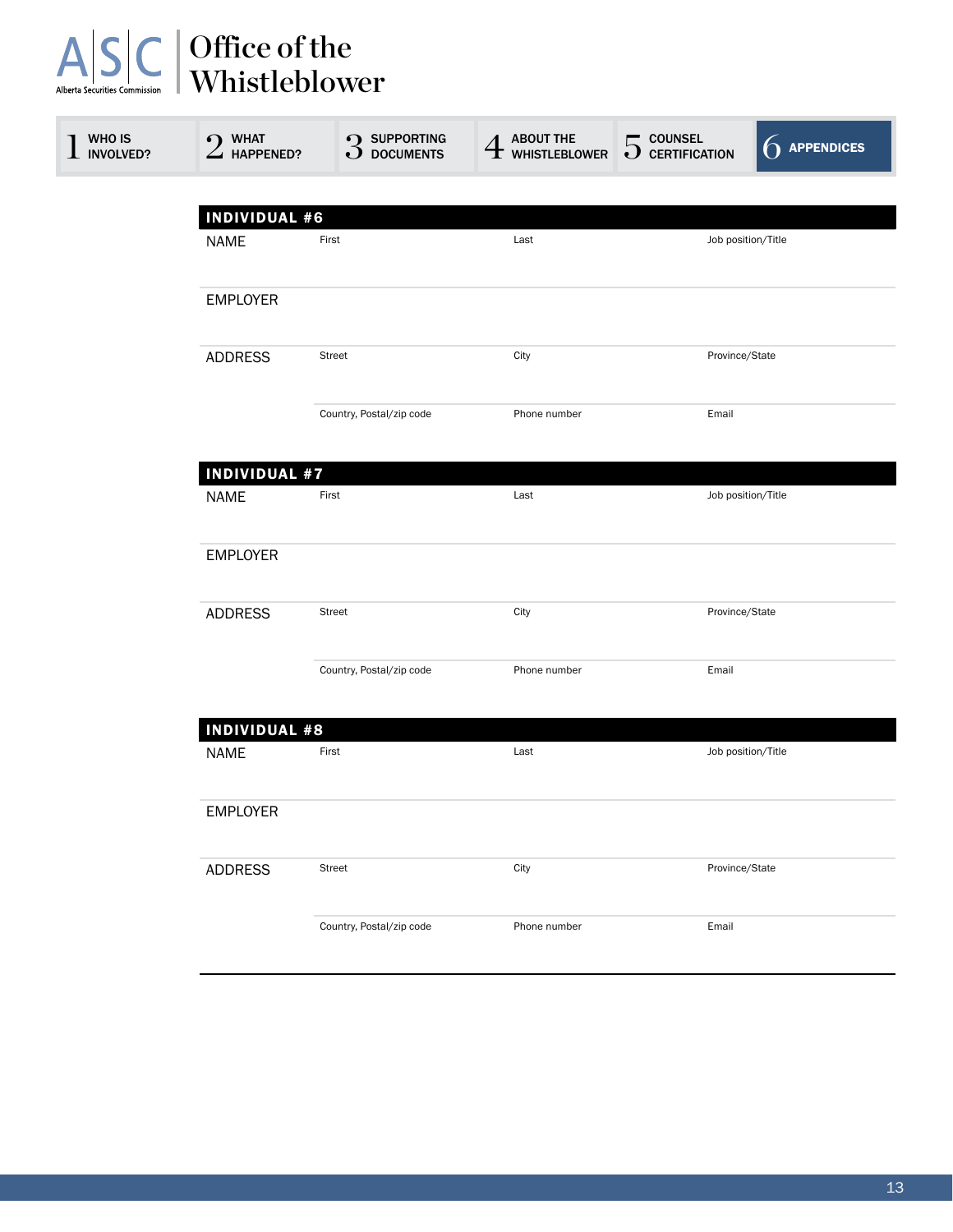| WHO IS<br><b>INVOLVED?</b> | <b>WHAT</b><br><b>HAPPENED?</b> | <b>SUPPORTING</b><br><b>DOCUMENTS</b> | <b>ABOUT THE</b><br><b>WHISTLEBLOWER</b> | <b>COUNSEL</b><br>∽<br><b>CERTIFICATION</b><br>IJ | <b>APPENDICES</b> |
|----------------------------|---------------------------------|---------------------------------------|------------------------------------------|---------------------------------------------------|-------------------|
|                            |                                 |                                       |                                          |                                                   |                   |

#### Appendix 2

Who are the entities (companies) involved in the misconduct? Please provide details of additional entities involved in the misconduct below. Continued from part 1B.

| <b>ENTITY #3</b><br><b>NAME</b> | Name                     |              |                |
|---------------------------------|--------------------------|--------------|----------------|
| <b>ADDRESS</b>                  | <b>Street</b>            | City         | Province/State |
|                                 | Country, Postal/zip code | Phone number | Website        |
| <b>ENTITY #4</b>                |                          |              |                |
| <b>NAME</b>                     | Name                     |              |                |
| <b>ADDRESS</b>                  | Street                   | City         | Province/State |
|                                 | Country, Postal/zip code | Phone number | Website        |
| <b>ENTITY #5</b>                |                          |              |                |
| <b>NAME</b>                     | Name                     |              |                |
| <b>ADDRESS</b>                  | Street                   | City         | Province/State |
|                                 | Country, Postal/zip code | Phone number | Website        |
| <b>ENTITY #6</b>                |                          |              |                |
| <b>NAME</b>                     | Name                     |              |                |
| <b>ADDRESS</b>                  | Street                   | City         | Province/State |
|                                 | Country, Postal/zip code | Phone number | Website        |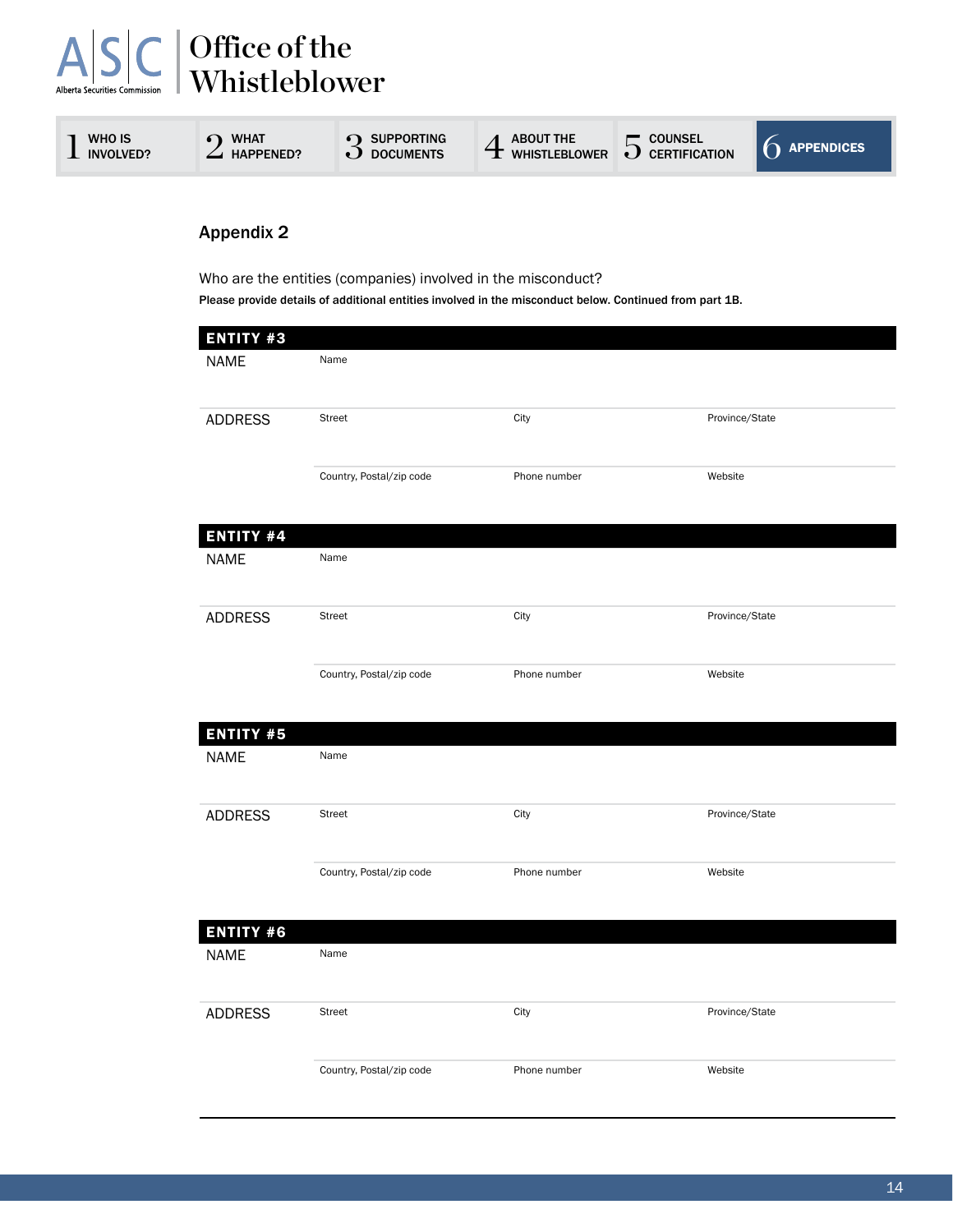| Office of the<br>Whistleblower<br>Alberta Securities Commission |                                 |                                    |                                                      |                                  |                      |  |  |
|-----------------------------------------------------------------|---------------------------------|------------------------------------|------------------------------------------------------|----------------------------------|----------------------|--|--|
| WHO IS<br><b>INVOLVED?</b>                                      | $2$ WHAT HAPPENED?              | <b>3</b> SUPPORTING<br>3 DOCUMENTS | <b>ABOUT THE<br/>WHISTLEBLOWER</b><br>$\overline{4}$ | $5$ counsel<br>$5$ certification | $\bigcap$ appendices |  |  |
|                                                                 | <b>ENTITY #7</b>                |                                    |                                                      |                                  |                      |  |  |
|                                                                 | <b>NAME</b>                     | Name                               |                                                      |                                  |                      |  |  |
|                                                                 | <b>ADDRESS</b>                  | <b>Street</b>                      | City                                                 | Province/State                   |                      |  |  |
|                                                                 |                                 | Country, Postal/zip code           | Phone number                                         | Website                          |                      |  |  |
|                                                                 | <b>ENTITY #8</b><br><b>NAME</b> | Name                               |                                                      |                                  |                      |  |  |
|                                                                 | <b>ADDRESS</b>                  | <b>Street</b>                      | City<br>Province/State                               |                                  |                      |  |  |
|                                                                 |                                 | Country, Postal/zip code           | Phone number                                         | Website                          |                      |  |  |
|                                                                 | <b>ENTITY #9</b><br><b>NAME</b> | Name                               |                                                      |                                  |                      |  |  |
|                                                                 | <b>ADDRESS</b>                  | Street                             | City                                                 | Province/State                   |                      |  |  |
|                                                                 |                                 | Country, Postal/zip code           | Phone number                                         | Website                          |                      |  |  |
|                                                                 | <b>ENTITY #10</b>               |                                    |                                                      |                                  |                      |  |  |
|                                                                 | <b>NAME</b>                     | Name                               |                                                      |                                  |                      |  |  |
|                                                                 | <b>ADDRESS</b>                  | <b>Street</b>                      | City                                                 | Province/State                   |                      |  |  |
|                                                                 |                                 | Country, Postal/zip code           | Phone number                                         | Website                          |                      |  |  |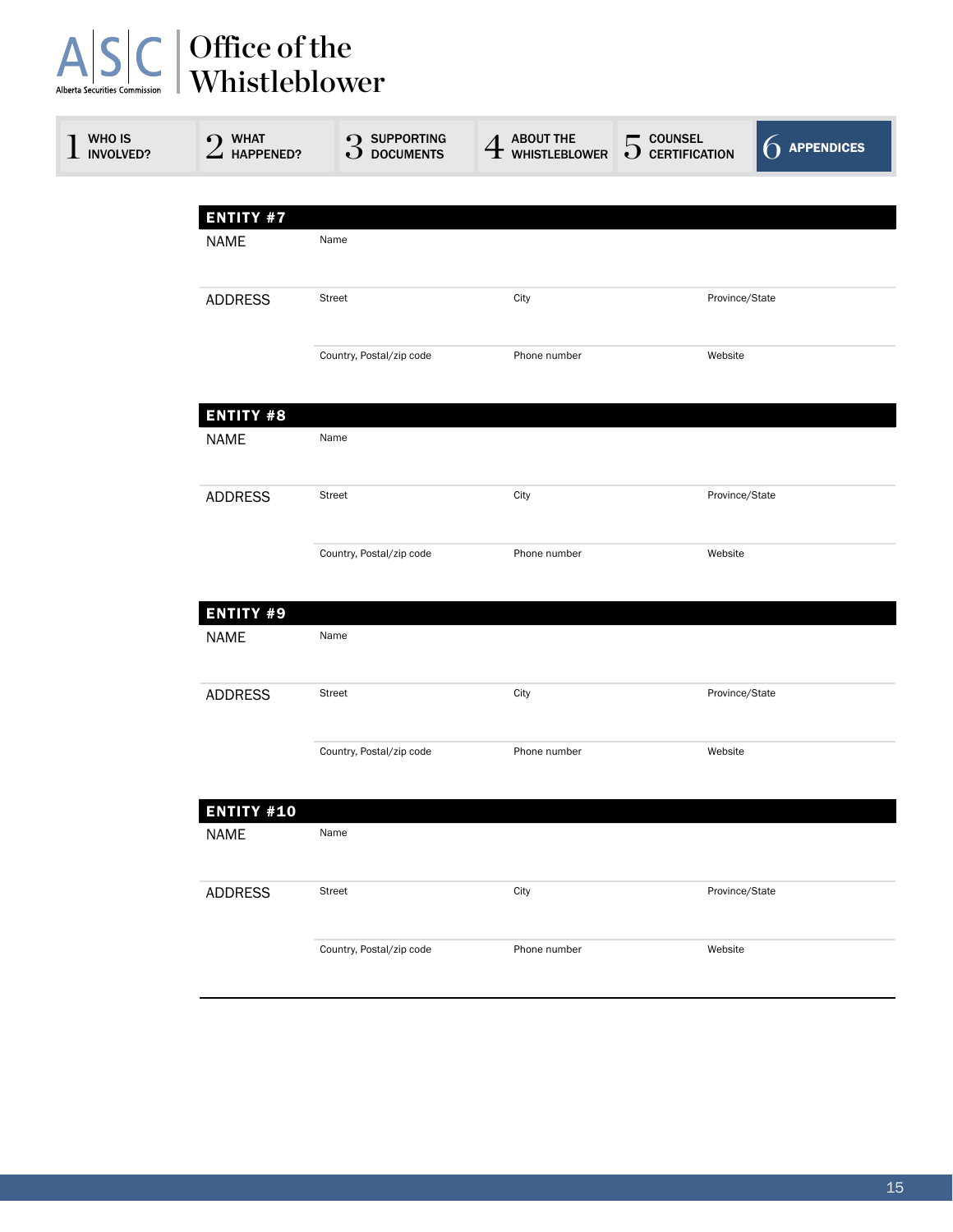

 $1$  involved?  $2$  what

 $2$  what  $3$  supporting<br>3 documents

SUPPORTING  $4$  about the  $5$  counsel  $6$  appendices



This page is left intentionally blank for additional information if necessary.